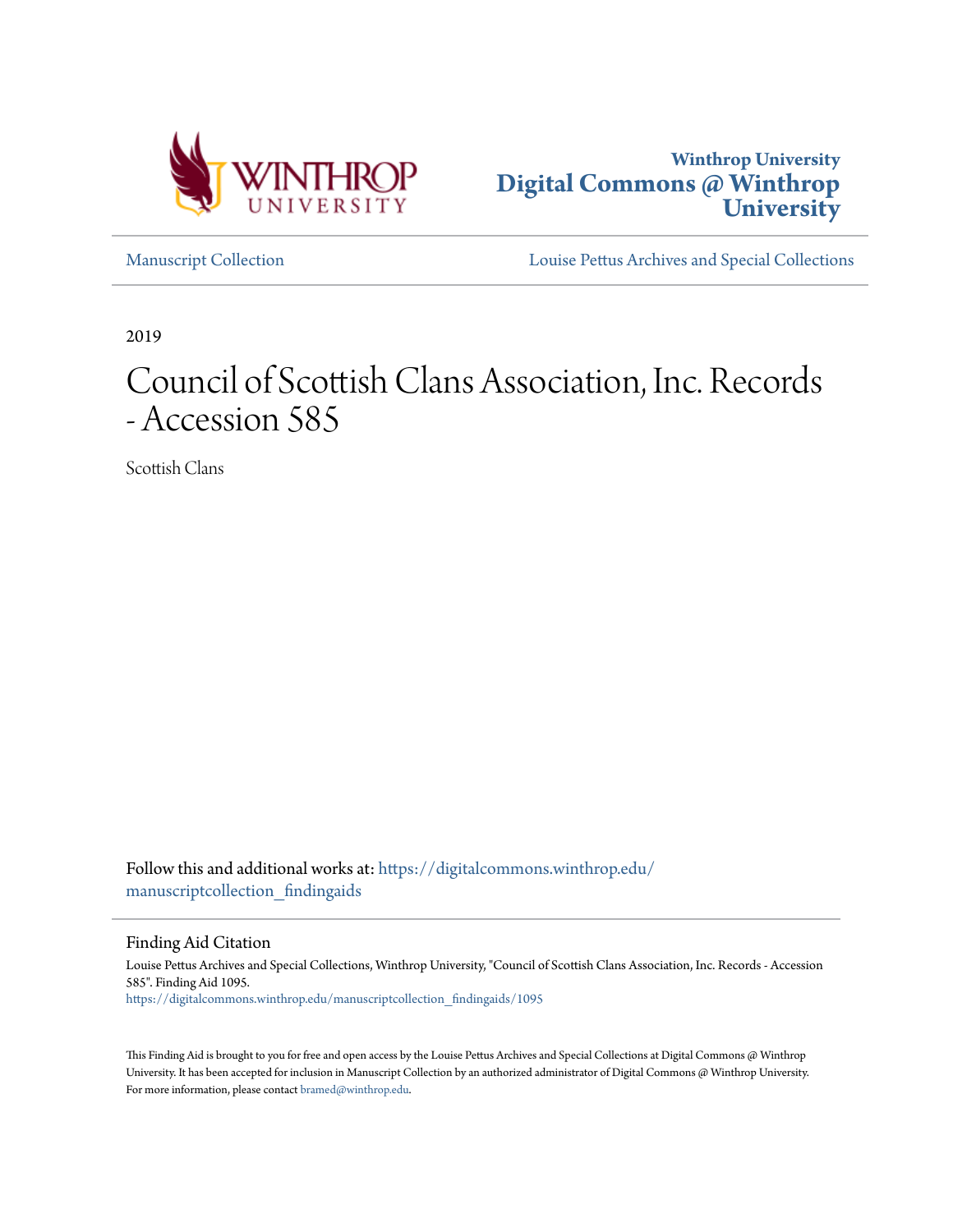## **WINTHROP UNIVERSITY LOUISE PETTUS ARCHIVES & SPECIAL COLLECTIONS**

# **MANUSCRIPT COLLECTION**

# **ACCESSION 585**

# **COUNCIL OF SCOTTISH CLANS ASSOCIATION, INC.**

1969-1984

52 Boxes, 205 Folders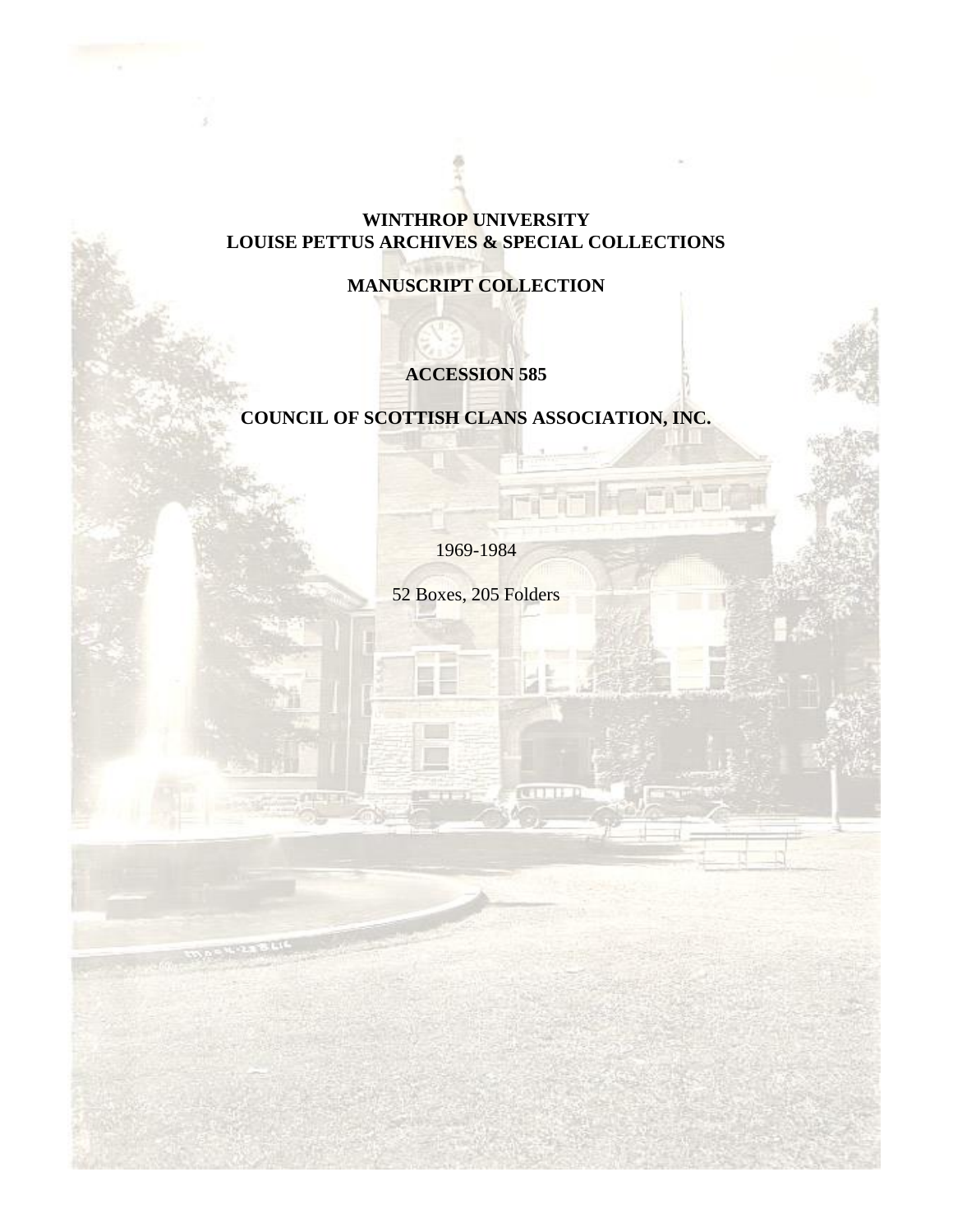#### **WINTHROP UNIVERSITY LOUISE PETTUS ARCHIVES & SPECIAL COLLECTIONS**

#### **MANUSCRIPT COLLECTION**

ADDITIONS: **\_\_\_**, \_\_\_, \_\_\_ DATE: May 19, 1988

ACC. NO.: 585\_ **PROCESSED BY:** Russ White NO. OF SECTIONS: \_2\_

#### **COUNCIL OF SCOTTISH CLANS ASSOCIATION, INC.**

**I**

Provenance: The Council of Scottish Clans Association, Inc. Papers were deposited with the Archives on April 13<sup>th</sup>, 1984 by Herbert P. McNeal, MD.

> Linear feet of shelf space occupied: 13 Approximate number of pieces: 26,000

Restrictions: Open to researchers under the rules and regulations of the Louise Pettus Archives & Special Collections at Winthrop University.

Notices were released to NUCMC on May 19<sup>th</sup>, 1988.

Literary Rights: For information concerning literary rights please contact the Louise Pettus Archives & Special Collections at Winthrop University.

Scope and Content Note: **The collection consists of mainly newsletters of the associations and other affiliated organizations of the various Scottish Clans, but also included are correspondence, directories, membership lists, brochures, bylaws and constitutions, and books. Affiliated organizations include: Agnew Family Association, Clan Anderson Society, Clan Baird Society, Boggs Family, Clan Buchanan Society, Clan Cameron Society, Clan Campbell Society, Clan Carmichael Family, Clan Chattan Society, Clan Chisholm Society, Clan Colquhoun Association, Cranston Society, Cummins Family Association, Clan Cunning Association, Clan Donald, Clan Donnachaidh Society, Clan Douglas Society, Clan Dunbar Society, Elliot Clan Society, Clan Ewen Society, Clan Farquharson Society, Clan Ferguson Society, Forsyth Family Society, Clan Fraser Society, Clan Galbraith Association, Clan Gillespie Society, House of Gordon, Clan Graham Society, Clan Gregor Society, Clan Gunn Society, Clan Hamilton Society, Clan Hanna/Hannay/Hannah Society, Clan Hay Society, International Bell Society, Clan Irwin Association, Clan Johnstone, Keith Clan Society, Kennedy Society, Kerr Family Association, American Clan Leslie Society, Clan Lindsay Association, Clan MacAlister Society, Clan MacArthur Society, Clan MacBean, MacBeth Clan Association, Clan MacCallum/Malcom Association, Clan MacDougall Society, MacDuffie/MacFie Clan, Clan MacInnes Society, Clan MacIntyre Association, Clan MacKay Society, Clan MacKenzie Society, Clan MacKinnon Society, Clan MacKintosh, Clan MacLean Society, Clan MacLennan Society, Clan MacLeod, Clan MacMillan, Clan MacNab, Clan MacNaughton, Clan MacNeil Association, Clan MacPherson Association, Clan MacQuarrie Society, Clan MacQueen Association, Clan MacRae Society, Clan MacTavish Association, Clan MacThomas Society, Clan Maitland, Clan Matheson Society, Clan Maxwell Society, Clan Montgomery Society, John Moore Association, Clan Morrison, Clan Munro Association, Murray Clan Society, Clan Rose Society, Clan Ross, Scrimgeour Clan Association, Clan Sinclair, Clan Smith Society, Snodgrass Clan, Clan Southerland Society, St. Andrews Society, Turnbull Clan Association, Ultish American Society, Clan Urguhart Association, Clan Wallace Society.**

Transfer of items: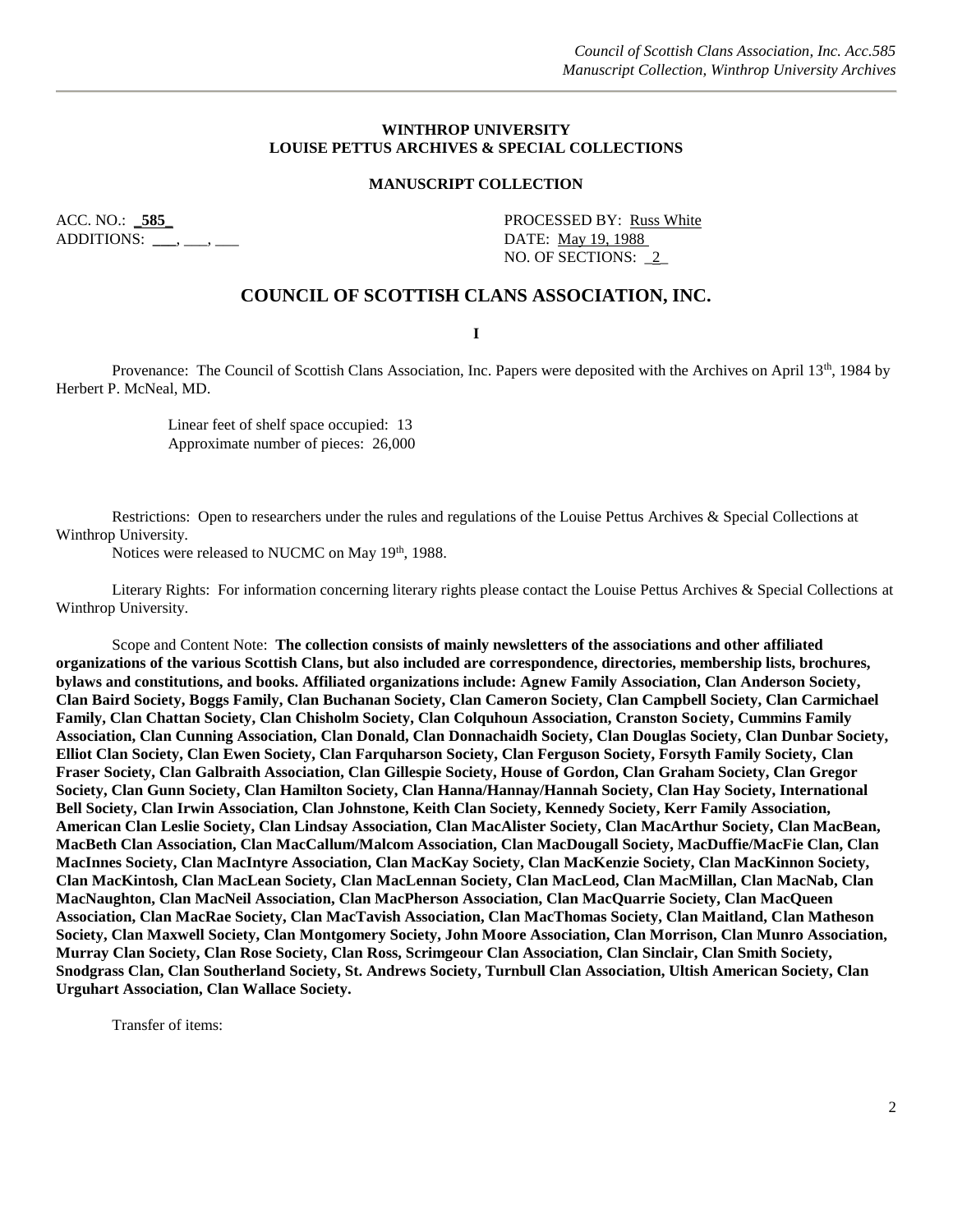#### **DESCRIPTION OF SERIES**

| <b>Box(es)</b> Folder(s)<br><b>Series</b> |           |                                             | Year(s)         |  |
|-------------------------------------------|-----------|---------------------------------------------|-----------------|--|
|                                           |           | <b>Clans and Families</b>                   |                 |  |
| $\mathbf{1}$                              | 1         | <b>Agnew Association</b>                    | nd              |  |
| 1                                         | 2         | Clan Anderson                               | 1981-1982       |  |
| 1                                         | 3         | Armstrong Clan                              | 1979            |  |
| $\mathbf{1}$                              | 4         | Baird Family Society World-Wide             | 1973-1980       |  |
| 1                                         | 5         | Clan Bell                                   | 1981            |  |
| $1 - 2$                                   | $6-9$     | Clan Boggs                                  | 1978-1982       |  |
| $\overline{2}$                            | 10        | Clan Buchanan                               | 1973-1980       |  |
| $\overline{2}$                            | 11        | Clan Cameron                                | 1978-1981       |  |
| $3-4$                                     | $12 - 18$ | Clan Campbell USA                           | 1974, 1979-1984 |  |
| 4                                         | 18        | Clan Campbell Canada                        | 1980            |  |
| 4                                         | 19        | Clan Carmichal                              | 1981            |  |
| 4                                         | $20 - 21$ | Clan Chatton                                | 1979-1982, nd   |  |
| 4                                         | $22 - 23$ | Clan Chisholm                               | 1974-1982, nd   |  |
| 5                                         | 24        | Colquhoun                                   | nd              |  |
| 5                                         | 25        | <b>Cranston Society</b>                     | 1979-1980       |  |
| 5                                         | 26        | <b>Cummins Family Association</b>           | 1978-1979, nd   |  |
| 5                                         | 27        | Clan Cunning                                | 1977-1982, nd   |  |
| 5                                         | 28        | Clan Donald- Canada Northeast               | 1977-1984, nd   |  |
| 5                                         | 29        | Clan Donald- Nova Scotia, Land Trust, SEUSA | 1974-1981       |  |
| 5                                         | 30        | Clan Donald- South Pacific, SWUSA           | 1975-1981       |  |
| $5 - 6$                                   | 31-32     | Clan Donald USA                             | 1979-1984, nd   |  |
| 6                                         | 33        | Clan Donald Magazine, 9, 10                 | 1981, 1984      |  |
| 6                                         | 34-35     | Clan Donnachaidh Society                    | 1974-1982, nd   |  |
| 7                                         | 36-38     | Clan Douglas Society                        | 1975-1982, nd   |  |
| $\tau$                                    | 39        | Clan Dunbar                                 | 1981            |  |
| $\overline{7}$                            | 40        | <b>Elliot Clan Society</b>                  | 1977-1982       |  |
| $\overline{7}$                            | 41        | Clan Ewen Journal                           | 1978-1980, nd   |  |
| $\tau$                                    | 42        | Clan Farquaharson                           | 1978-1984, nd   |  |
| $\,8\,$                                   | $43 - 45$ | Clan Fergusson                              | 1973-1983, nd   |  |
| $\,8\,$                                   | 46        | Clan Forsyth                                | nd              |  |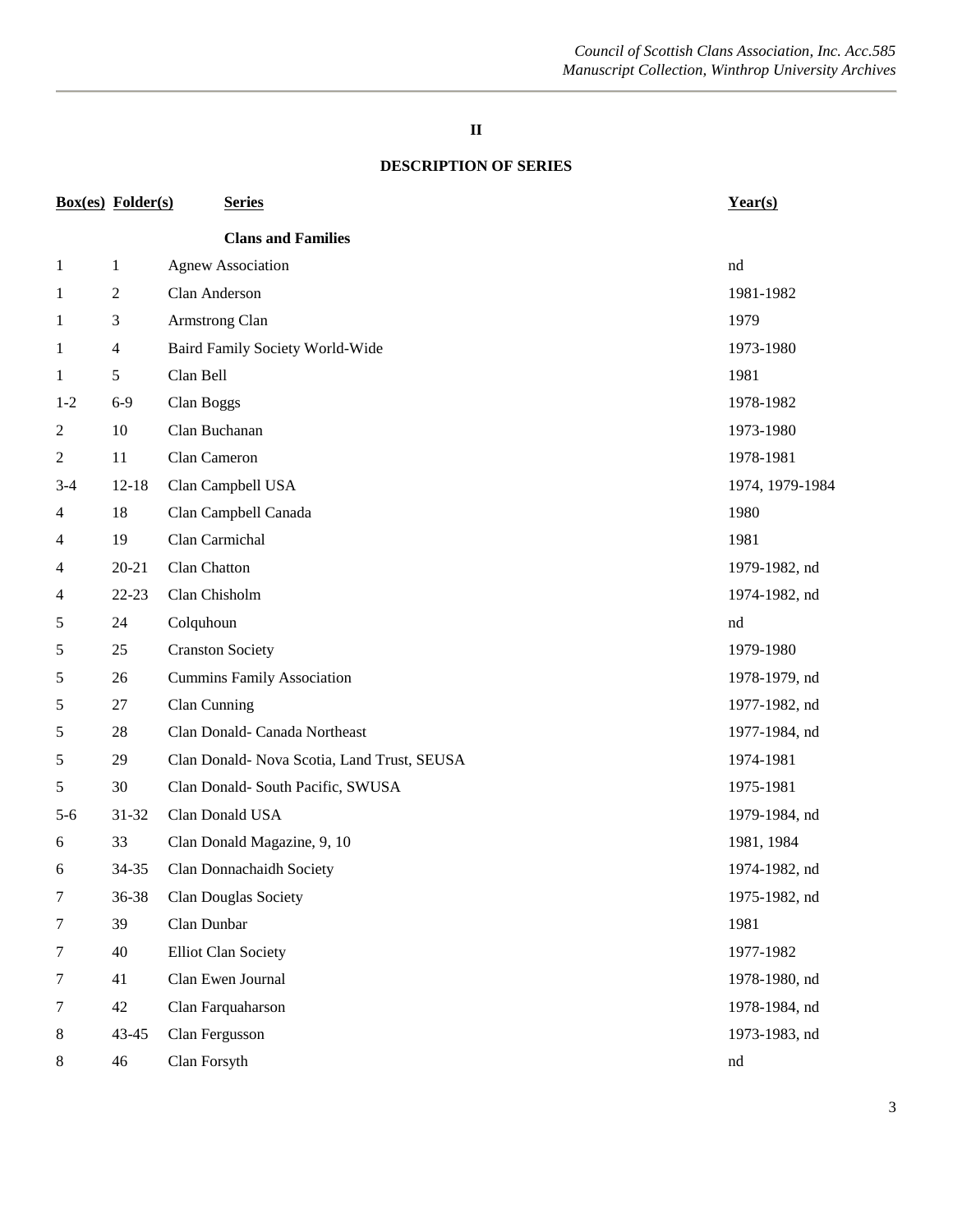|           | <b>Box(es)</b> Folder(s) | <b>Series</b>            | Year(s)                 |
|-----------|--------------------------|--------------------------|-------------------------|
| $\,8\,$   | 47                       | Clan Fraser              | 1976-1983               |
| 8         | 48                       | Clan Gabraith            | 1982                    |
| 8         | 49                       | Clan Gillespie           | 1979-1982               |
| 9         | 50                       | Clan Gordon              | 1967, 1973-1981, nd     |
| 9         | 51                       | Clan Graham              | 1979-1983               |
| 9         | 52                       | Clan Grant               | 1977-1978, nd           |
| 9         | 53                       | Clan Gregor              | 1976-1984, nd           |
| 10        | 54                       | Clan Gunn Minnesota      | 1976-1979               |
| 10        | 55-56                    | Clan Gunn Southeast      | 1973-1983               |
| 10        | 57                       | Clan Hamilton            | 1975-1978               |
| 10        | 58                       | Clan Hanna/Hannay/Hannah | 1974-1979               |
| $10 - 11$ | 59-61                    | Clan Hay                 | 1969-1984, nd           |
| 11        | 62                       | Clan Irwin               | 1978                    |
| 11        | 63-64                    | Clan Johnston/ Johnstone | 1977-1983, nd           |
| 11        | 65                       | Clan Keith               | 1977-1982               |
| 12        | 66-67                    | Clan Kennedy             | 1974-1981, 1983-194, nd |
| 12        | 68                       | Clan Kerr                | 1980-1983               |
| 12        | 69                       | Clan Leslie              | 1978-1981               |
| 12        | 70                       | Clan Lindsay             | 1975-1978               |
| 13        | 71-72                    | Clan McAlister           | 1977-1982               |
| 13        | 73-74                    | Clan MacArthur           | 1975-1979               |
| 14        | 75-77                    | Clan MacBean             | 1975-1982               |
| 14        | 78                       | Clan MacBeth             | 1978-1984               |
| 15        | 79                       | Clan MacCullum/ Malcolm  | 1972-1978, nd           |
| 15        | 80                       | Clan McConnaughey        | 1982, nd                |
| 15        | 81                       | McDougall                | 1967, 1974-1982         |
| 15        | 82-83                    | McDuffee                 | 1977-1984, nd           |
| 16        | 84                       | McFarlane                | 1974                    |
| 16        | 85                       | McInnes                  | 1979-1981               |
| 16        | 86                       | Macintosh                | 1978-1982, nd           |
| 16        | 87-89                    | MacIntyre                | 1977-1981               |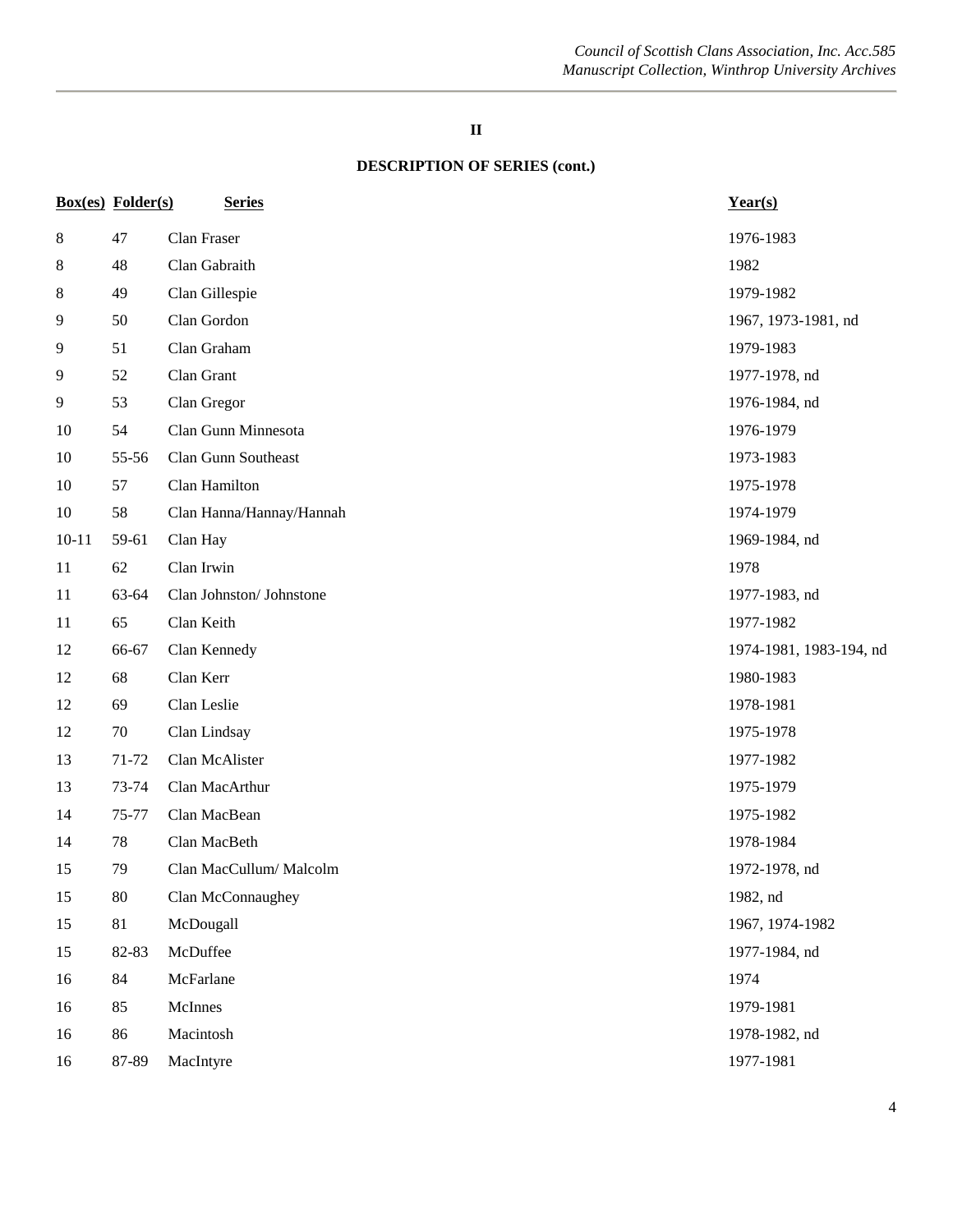|           | <b>Box(es)</b> Folder(s) | <b>Series</b>                                                    | Year(s)             |
|-----------|--------------------------|------------------------------------------------------------------|---------------------|
| 16        | 90                       | McKay                                                            | 1979-1982, nd       |
| 16        | 91                       | MacKenzie                                                        | 1974-1979           |
| 16        | 92                       | MacKinnon                                                        | 1981                |
| 17        | 93-95                    | MacLean                                                          | 1964-1981, nd       |
| 18        | 96                       | MacLennan                                                        | nd                  |
| 18        | 97-98                    | MacLeod                                                          | 1974-1984, nd       |
| 18        | 99                       | MacMillan                                                        | 1978-1981           |
| 18        | 100                      | MacNab                                                           | 1974                |
| 18        | 101                      | MacNaughton                                                      | nd                  |
| 18        | 102                      | MacNeil                                                          | 1975-1984           |
| 19        | 103                      | Macpherson                                                       | 1974-1985, nd       |
| 19        | 104                      | Macquarrie                                                       | 1944, 1981          |
| 19        | 105                      | MacQueen                                                         | 1981                |
| 19        | 106                      | MacRae                                                           | $^{\rm nd}$         |
| 19        | 107                      | MacTav'ish                                                       | 1980                |
| 19        | 108                      | MacThomas                                                        | 1977-1978, nd       |
| 19        | 109                      | Maitland                                                         | 1977-1978, nd       |
| 19        | 110                      | Matheson                                                         | 1976-1977, nd       |
| 19        | 111                      | Maxwell                                                          | 1976-1982           |
| 19        | 112                      | Montgomery                                                       | 1980-1982           |
| 19        | 113                      | More                                                             | 1977-1981           |
| 20        | 114                      | Clan Morrison                                                    | 1977                |
| 20        | 115                      | Munro-Canada                                                     | 1974-1977           |
| 20        | 116                      | Munro-USA                                                        | 1974-1977           |
| $20 - 21$ |                          | 117-119 Murray                                                   | 1973-1981           |
| 21        | 120                      | Clan Ramsey                                                      | 1984                |
| 21        |                          | 121-123 Clan Rose                                                | 1972-1983, nd       |
| 22        |                          | 124-125 Clan Ross                                                | 1968, 1972, 1977    |
| 22        | 126                      | St. Andrew's Society- Columbia, Connecticut, and Eastern Shore   | 1977, 1979-1984     |
| 22        | 127                      | St. Andrew's Society- Los Angeles and Maine                      | 1978-1984           |
| 23        | 128                      | St. Andrew's Society- Minnesota, Ottawa, Toronto, and Friends of | 1974, 1978-1984, nd |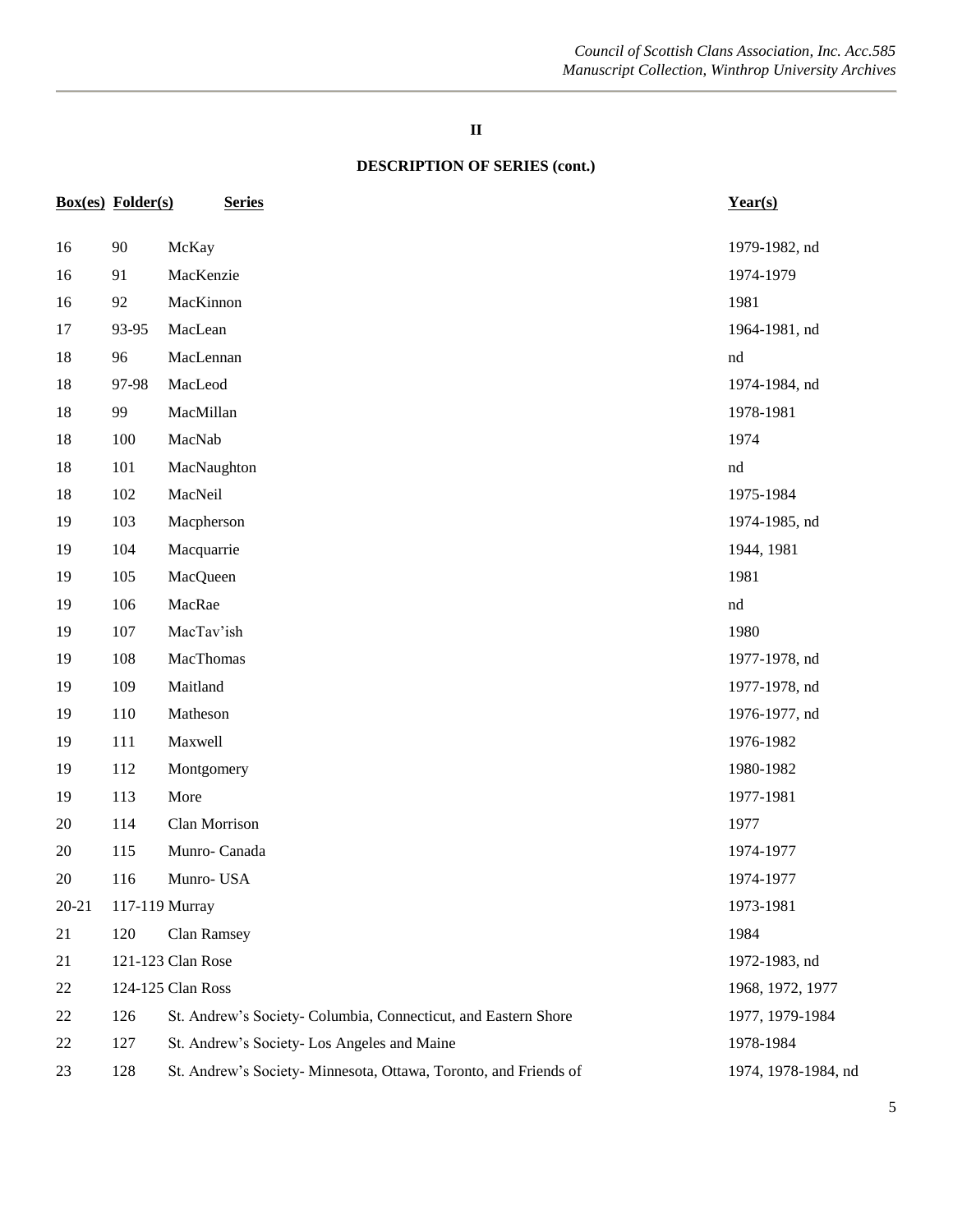|       | <b>Box(es)</b> Folder(s) | <b>Series</b>                                                                                                                                                                               | Year(s)                |
|-------|--------------------------|---------------------------------------------------------------------------------------------------------------------------------------------------------------------------------------------|------------------------|
| 23    | 129                      | St. Andrew's Society- New York                                                                                                                                                              | 1972-1984              |
| 23    | 130                      | Clan Scrimgeour                                                                                                                                                                             | 1972-1976              |
| 23    | 131                      | Clan Sinclair                                                                                                                                                                               | 1979                   |
| 23    | 131                      | Clan Smith                                                                                                                                                                                  | 1978-1979              |
| 24    |                          | 132-133 Clan Snodgrass                                                                                                                                                                      | 1979-1983              |
| 24    |                          | 134-135 Clan Sutherland                                                                                                                                                                     | 1979-1982              |
| 24    | 136                      | Clan Turnbull, Clan Ultish, Clan Urquhart, and Clan Wallace                                                                                                                                 | 1974, 1977, 1980, nd   |
|       |                          | <b>Scottish Publications and Societies</b>                                                                                                                                                  |                        |
| 25    | 137                      | Alexandria Tourist Council, Australasian Highlander, and British Information<br><b>Services</b>                                                                                             | 1977, 1980-1981, nd    |
| 25    | 138                      | <b>Burns Society of Annapolis</b>                                                                                                                                                           | 1978-1981, nd          |
| 25    | 139                      | New York Caledonian                                                                                                                                                                         | 1983                   |
| 25    | 140                      | The Southern California Highland Dancing Association                                                                                                                                        | 1980-1982, nd          |
| 25    | 141                      | Celtic Society of Southern Maryland                                                                                                                                                         | 1980, nd               |
| 25    | 142                      | Clan na gaidhealtach                                                                                                                                                                        | 1978-1979              |
| 25    | 143                      | The Clansman                                                                                                                                                                                | 1973-1983              |
| 25    | 144                      | An Comun Gaidhealach and Royal Scottish Country Dance Society                                                                                                                               | 1979-1981, nd          |
| 26    | 145                      | Eisenhower Foundation and the English-Speaking Union of the US                                                                                                                              | 1978                   |
| 26    | 146                      | <b>US Scottish Fiddling Revival</b>                                                                                                                                                         | 1977                   |
| 26    | 147                      | Florida Genealogical Society                                                                                                                                                                | 1980                   |
| 26    | 148                      | The Heather and the Thistle                                                                                                                                                                 | 1980-1983              |
| 26    | 149                      | Sea Heritage News and the Heritage News                                                                                                                                                     | 1980                   |
| 26-28 |                          | 150-156 The Highlander                                                                                                                                                                      | 1973-1982              |
| 29    | 157                      | Friends of Loch Lomand and St. Margaret's Journal- Dames of the Guild of<br>St. Margaret of Scotland                                                                                        | 1980, nd               |
| 29    | 158                      | The Mary Rose Trust                                                                                                                                                                         | 1983-1984, nd          |
| 29    | 159                      | <b>Montreat Scottish Society</b>                                                                                                                                                            | 1982                   |
| 29    | 160                      | The National Trust for Scotland                                                                                                                                                             | 1976-1983              |
| 29    | 161                      | The North American Scotsman, The Clans of Scotland, USA- The Piper, The<br>Piper and Dancer Bulletin, Piper's and Pipe Band Society of Ontario, and Eastern<br>Pipe Band Society of Ontario | 1969, 1975, 1978, 1981 |
| 29    | 162                      | The Saltire Society                                                                                                                                                                         | nd                     |
| 29-30 |                          | 163-169 The Scotia News                                                                                                                                                                     | 1965-1975              |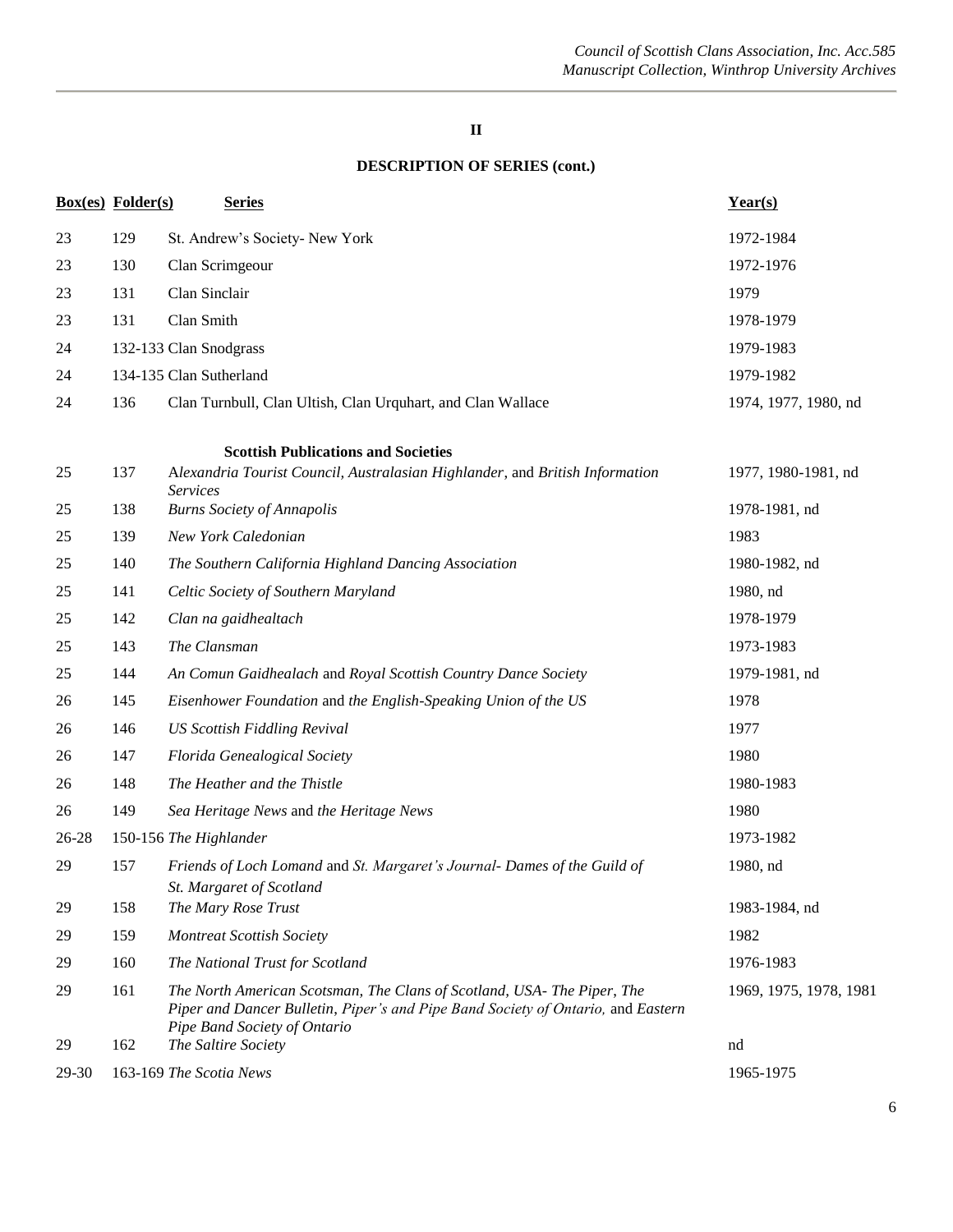|           | <b>Box(es)</b> Folder(s) | <b>Series</b>                                                                                                                                   | Year(s)                       |
|-----------|--------------------------|-------------------------------------------------------------------------------------------------------------------------------------------------|-------------------------------|
| 31        | 170                      | Scotland and the Scots                                                                                                                          | 1974-1977                     |
| 31-34     | $-$                      | The Scots Magazine                                                                                                                              | 1965-1973-1975, 1977-<br>1985 |
| 35        | 171                      | Scotworld                                                                                                                                       | 1979-1981, nd                 |
| 35        | 172                      | Scottish-American Military Society, LTD.                                                                                                        | 1985                          |
| 35        | 173                      | Scottish- American Society of Central Florida                                                                                                   | nd                            |
| $35 - 36$ |                          | 174-177 The Scottish Banner                                                                                                                     | 1980-1984                     |
| 37        | 178                      | The Scottish Connection and The Scottish Cultural Society                                                                                       | 1980-1981                     |
| 37        | 179                      | The Scottish Heritage Society of Iowa                                                                                                           | 1978-1983                     |
| 37        |                          | 180-181 The Scottish Heritage USA Newsletter                                                                                                    | 1977-1984, nd                 |
| 37-38     |                          | 182-185 Scottish Historic and Research Society                                                                                                  | 1973-1984, nd                 |
| 39        | 186                      | Scottish Lowland Clans and Families Society of North America, Scottish Society<br>of the Twin Tier-The Legend, and the Scottish Tartans Society | 1976-1983                     |
| 39        | 187                      | News from Theatre Royal & Scottish Opera, The Thistle and Lilac, And Ulster's<br><b>Scots of America</b>                                        | 1977, 1979-1982, 1984,<br>nd  |
|           |                          | <b>Scottish Games and Festivals</b>                                                                                                             |                               |
| 40        | 188                      | Alexandria Community Y, British American Festival, Canadian National Exhibition,                                                                | 1979, 1980, 1982, 1984        |
|           |                          | Capital District Scottish Games, Charleston Scottish Games, and Colonial Highland                                                               |                               |
|           |                          | Gathering                                                                                                                                       |                               |
| 40        | 189                      | The Delco Scottish Games Association, Inc. and Glenfiddich Games                                                                                | 1979-1983                     |
| 40        | 190                      | Great Smokey Mountains- Gatlinburg- Highland Games and Ligonior Highland                                                                        | 1979-1983                     |
|           |                          | Games                                                                                                                                           |                               |
| 40        | 191                      | Long Island Scottish Games                                                                                                                      | 1980-1983                     |
| 40        | 192                      | NH Gathering of the Scottish Clans, The Ohio Scottish Games, the Portland                                                                       | 1978, 1980, 1982, 1984        |
|           |                          | Highland Games Association, the Southern Maryland Highland Gathering and Celtic                                                                 |                               |
|           |                          | Festival                                                                                                                                        |                               |
| 40        | 193                      | The Round Hill Highland Scottish Games Association, The San Diego Scottish                                                                      | 1981-1982                     |
|           |                          | Highland Games, The Scottish Fair-Scottish Cultural Society, and The Scottish                                                                   |                               |
| 40        | 194                      | The Scottish International Gathering                                                                                                            | 1981-1983                     |
| 40        | 195                      | The Scottish Heritage Festival, The South Western Highland Games, The                                                                           | 1978-1984                     |
|           |                          | Tidewater Scottish Festival, and Virginian Scottish Games                                                                                       |                               |